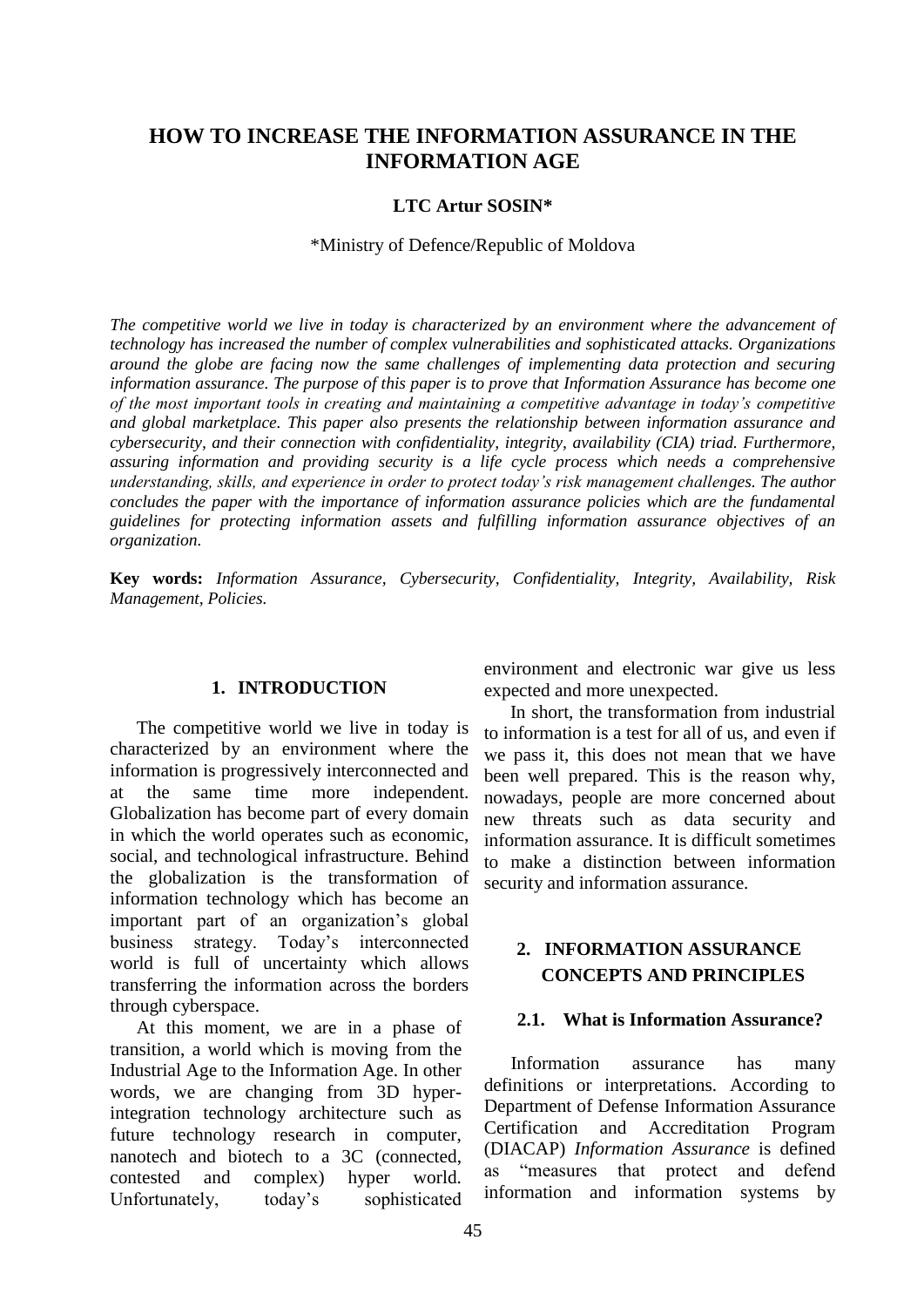ensuring their availability, integrity, authentication, confidentiality, and nonrepudiation. This includes providing for restoration of information systems by incorporating protection, detection, and reaction capabilities." [1] Information Assurance Handbook has the following definition; "*Information Assurance* is the overarching approach for identifying, understanding, and managing risk through an organization's use of information and information systems." [2]. The Maconachy-Schou-Ragsdale (MSR) model of information assurance characterized three states of information (storage, transmission, and processing); three essential countermeasures

(technology, policy, and people); and five basic services (availability, integrity, authentication, confidentiality, and nonrepudiation), as shown in **Fig. 1**. [3]

According to these definitions, information assurance has a much broader view than only secure the information because encompasses all the components of information security under the integration of protection information based on confidentiality, integrity, availability, non-repudiation, and authentication which are the five main components of information assurance. Furthermore, information assurance includes all information an organization can transmit, store, and process.



**Fig.1** MSR Model

# **2.2. Information Assurance and Subdomains**

In addition, there are three main subdomains of information assurance;

information security, information protection, and cybersecurity. Information security is a subdomain of information assurance and focuses on the CIA triad: confidentiality, integrity, and availability, as shown in **Fig. 2.**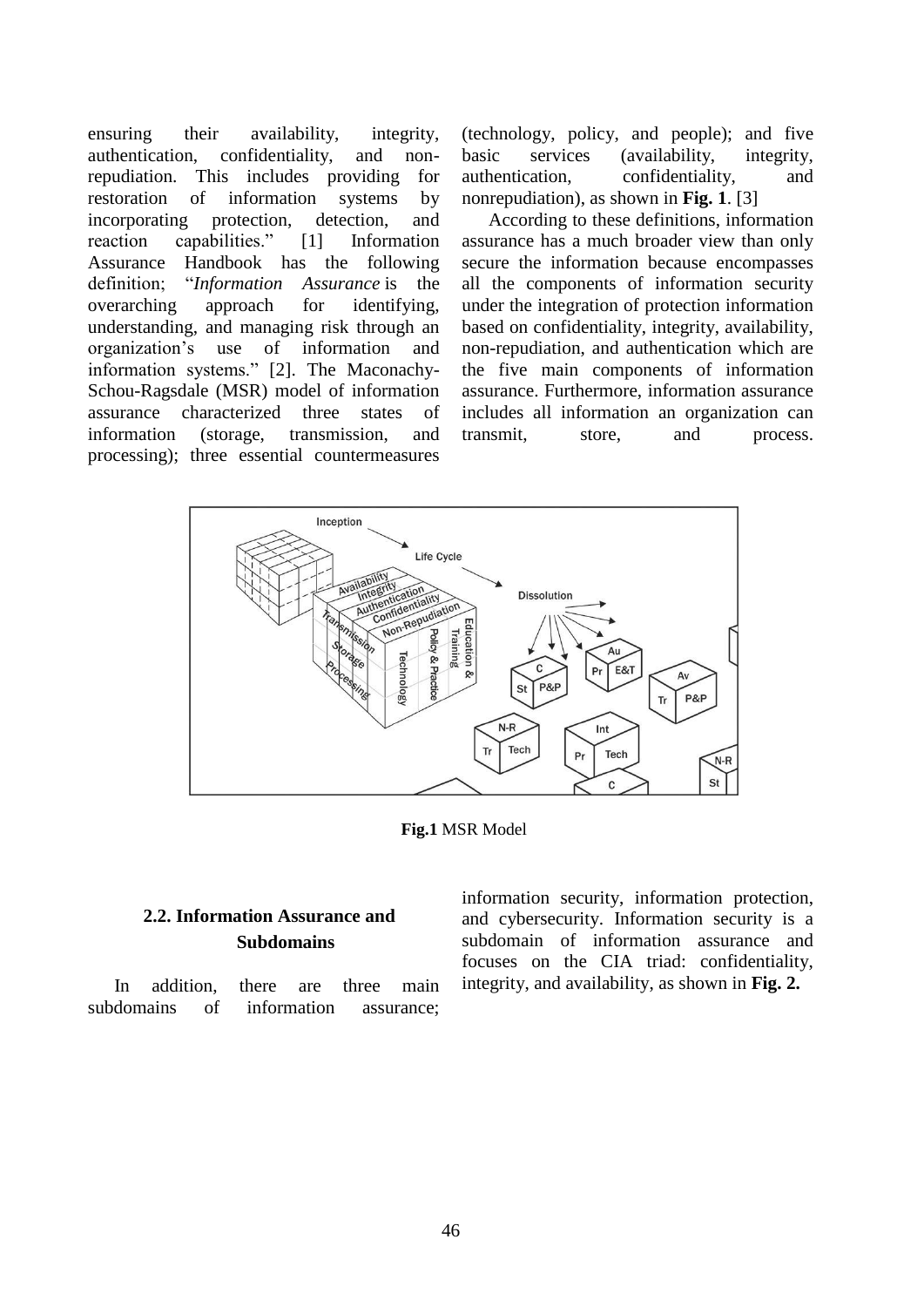

**Fig.2** CIA Triad

In the same context, information security is responsible for all information an organization is storing and transmitting, electronic or paper format. As information assurance, information security is responsible for both domains: information protection and cybersecurity. Information protection has the role of protecting the integrity and confidentiality of information by using a diversity of means such as monitoring information classification, information categorization, and all the strategies. [4] Moreover, from other point of view, information protection has to be in charge of sensitive information such as personal information and information related to person's health.

For example, Central Intelligence Agency (CIA) of the United States is focusing on this "triad" when it needs to put into place a new security control policy into computer environment. [5] This triad facilitate the understanding of Information Technology (IT) Governance to ensure the efficiency and effectiveness of information technology in making possible that the organizations achieve their goals and produce measurable results toward accomplishing their strategies. The Figure 2 shows how CIA is represented by these three pylons that are the security policy core fundamentals.

Every component has its own significance, because an organization cannot achieve success if one of these is not fully integrated. Confidentiality is very important nowadays because it is very easy for hackers to obtain private data and information such as birth date,

social security number, and other types of data if there is no encryption of information. This is why only authorized people who have the equivalent level of secrecy must have access to folders, and permission to access this type of information.

Furthermore, in order to protect data and information every organization has to have all the information about the administrators who are in charge of their security control and must be monitored also*.* Information must always be accessed by the correct users in order to be secure. However, even if the information is well secured but there is no authenticity that can create another problem.

Another fundamental component of information security is integrity. It is about making sure that data has not been modified or changed. Authentication comes with "trust" because it is very important to trust the person with whom you are interacting with. In other words, only by joining together integrity and authentication we will get to the level of authenticity. For example, if a database follows rules such data integrity, the database will increase performance, stability, accuracy, and will not allow entering data in an incorrect format in database.

The last part of the triangle is availability. This part describes the restriction and limitation of using data, and the access to the device must be available only with the given permission by the authorized administrators. The access to the information must be restricted, or available only with the permission and approval of the authorized people. These attacks can easily damage the whole system by shutting down the system. This is why security policies must be put into place in order to remediate these unwanted attacks before the event happens to help keep information safe and secure.

## **2.3. Information Assurance and Cybersecurity**

The twenty-first century has become an interconnected corporate IT system for managing and distributed computing which provided the possibility to work from anywhere around the globe, and has created a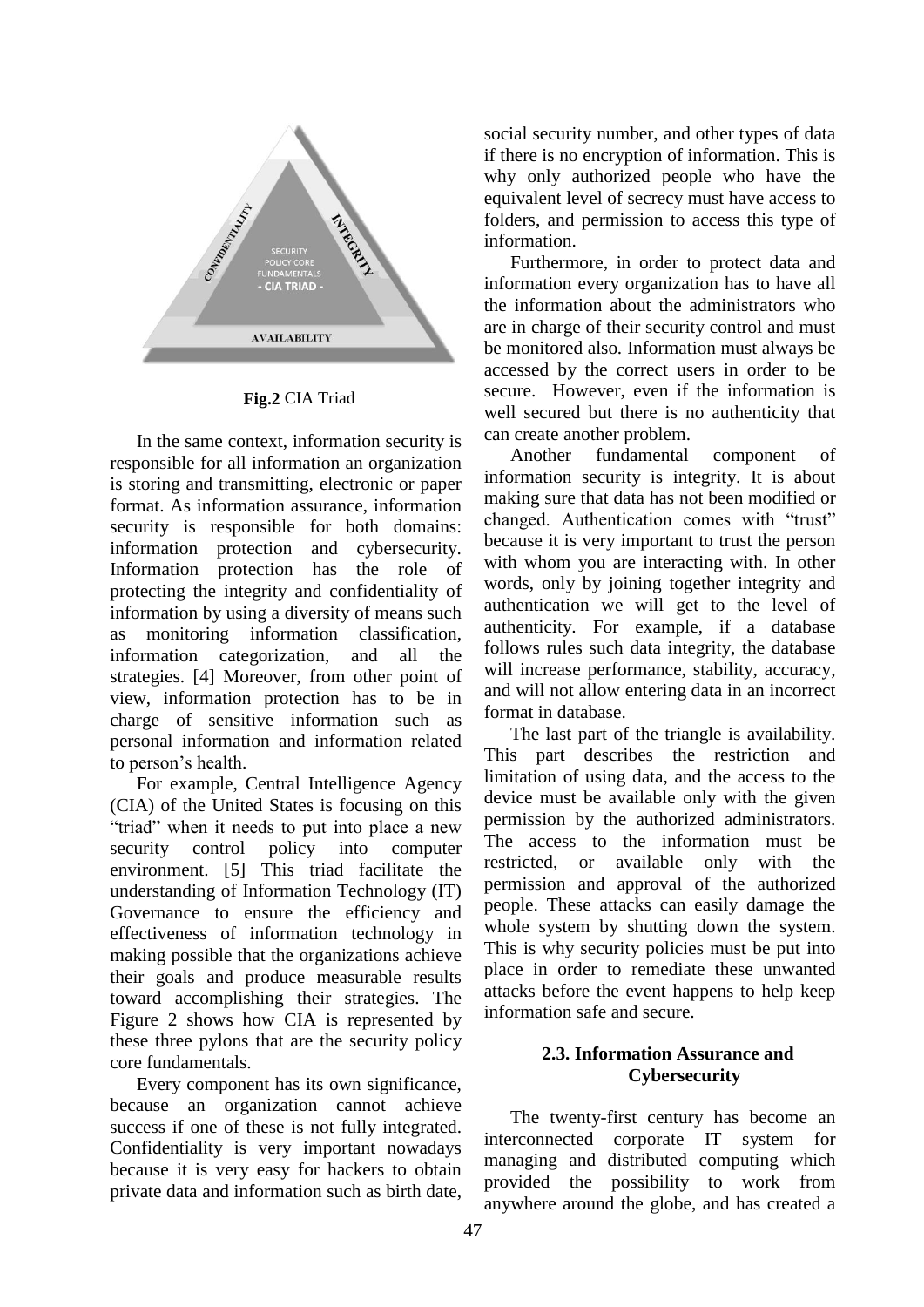new era of vulnerabilities. [6] This is the reason why cyber crimes cannot be controlled and the cyber risk is the newest indicator of an out of control world. [7] Despite the fact that big companies around the globe spend every year millions of dollars in order to secure their information assurance, the next generation of cyber risk has the potential to have a negative impact on their data base and network systems. The main goal of cybersecurity is to protect electronic information systems and networks from being attacked by threats and vulnerabilities. Organizations start paying more attention to cybersecurity domain because both public and private sectors are not sufficiently protected against sophisticated attacks, and they need to develop defensive actions in order to be ready to secure the information.

The efficiency and effectiveness of cybersecurity requires that governments, private companies and non-governmental organizations must concentrate their efforts to understand the threats from a common point of view and to share the information and resources in order to mitigate them. [8] As our world is more interconnected at the same time is more insecure. Cyber domain is an environment where there are many actors involved that may affect the security network at the national and international level. Numerous companies have been victims of cybercrime, by losing their integrity and confidentiality. It is very important for the companies to assure themselves that only the right and authorized individuals have access to data and information, otherwise the information will not be secured. [9] For example, in the healthcare scenario, the doctor who sends the information to the laboratory needs to be sure that the orders can be read only by technicians in order to perform the

test, and should not be accessed by the receptionist. [10]

For this reason information assurance becomes one of the most important issues and must be encrypted before transmission from end-to-end. Today anyone can start a computer and can access all the files from the hard drive. Furthermore, after gaining access many attackers will try to escalate the system in order to become the administrator of the computer. For example, in September 2014 Home Depot was one of the targets of such an attack which give the attackers the advantage to discover of 53 million customer e-mail addresses, and also 56 million credit cards accounts. [11] This is another example that shows the importance of information assurance, and what happens when the attackers break the network system of an organization only by compromising the username and password. There are many areas the companies have to focus on when they speak in terms of protecting confidentiality, but not all the time they succeed on doing so.

Today, many organizations do not want to pay attention to cyber threats or often they try to neglect the area of information security without investment in this domain. These situations bring to the conclusion that big companies spend a colossal amount of money to this domain. Cybersecurity is an area where nations need to continuously take actions in order to raise the level of information security, and to sustain their competitiveness on the business global market. Figure 3 illustrates the connection between information assurance and its relationship with subdomains such as information security, information protection, cybersecurity, and their relationship with confidentiality, integrity, availability, authentication, and nonrepudiation. [12]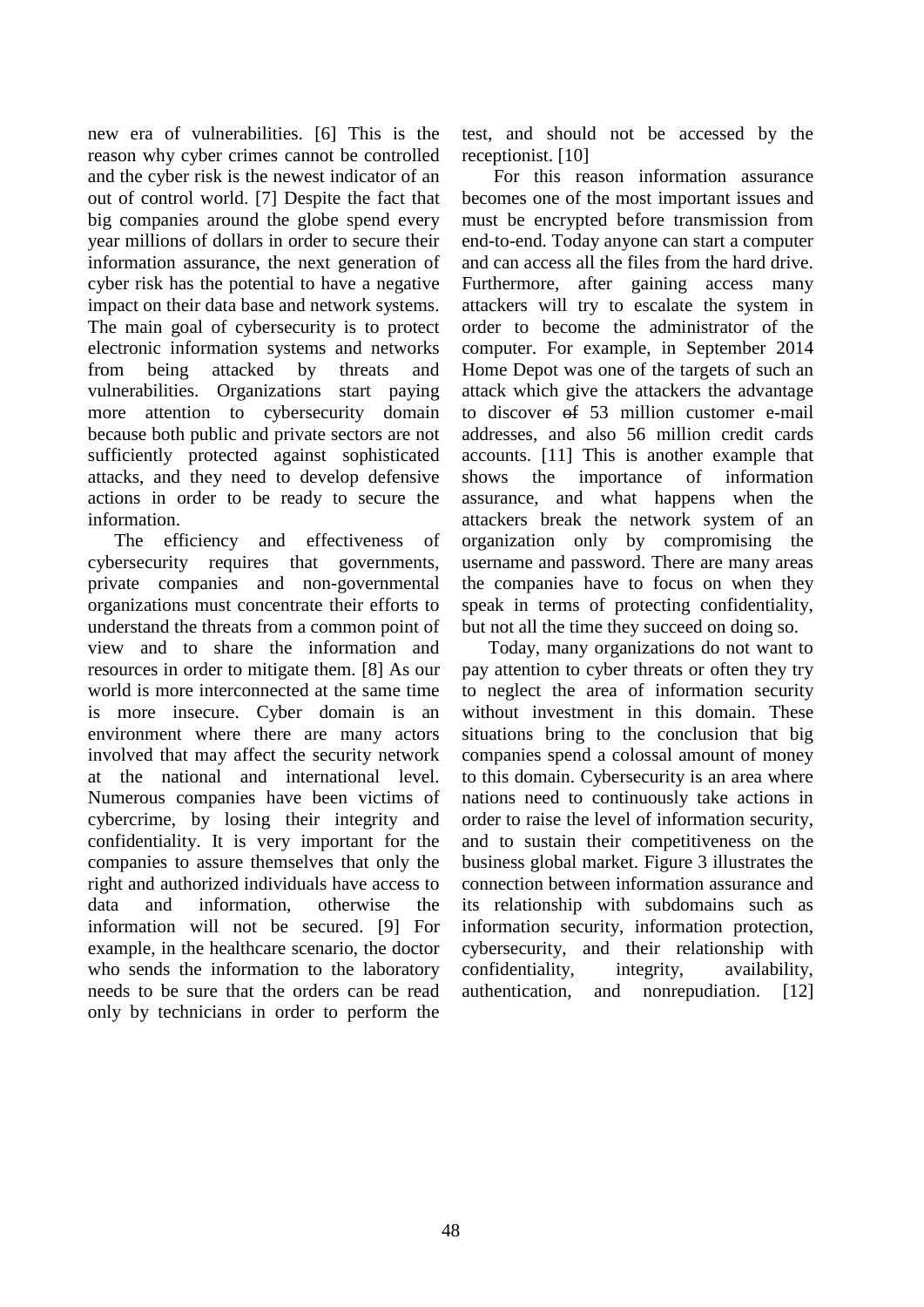

**Fig. 3** Information assurance and subdomains

## **3. INFORMATION ASSURANCE RISK MANAGEMENT 3.1. Risk Management Concept**

For an organization's management is very hard to be successful without implementing a risk management strategy for defending the risks. A well-executed management plan can reduce risk and increase economic efficiency. However, organizations must identify risk in order to manage it. The objective of risk management is to identify, analyze, evaluate, and continue to progress it every day. In addition, risk management is a whole process that includes policies, theories, and practices for identifying, managing, and controlling risk actions. Companies must take into consideration that ignoring the risk may cause unwanted outcomes. For this reason is important for organizations to have a good management risk practices in order to be ready and prepared for unwanted surprises.

Information assurance risk management is very important for an organization in order to face uncertainty, which can be one of two: a risk or an opportunity. This is a challenge for many organizations because they have to decide how much it they can accept in order not to fail to manage the risk. One of the areas which can bring success to an organization is the integration of protection of the infrastructure of communication technology by requiring identification, authentication and ensure the continuity of the companies by mitigating the risk management. [13] The risk management is a key element in the organization's information security program and contributes to the organization with the most effective framework for selecting the appropriate measures for an information system in order to secure and protect individuals and assets of the organization. [14] One of the most important functions of risk management is to select protective measures to guarantee the ability of the organization to fulfill its mission. [15] A holistic approach must be integrated for protecting an information system. Furthermore, it is important to know the most vulnerable parts that should be protected and the security measures which must be taken. Nevertheless, for security is not enough to have techniques and skills because the most critical point in any information system are the human beings. [16] To have the entire framework of security network we must take into consideration both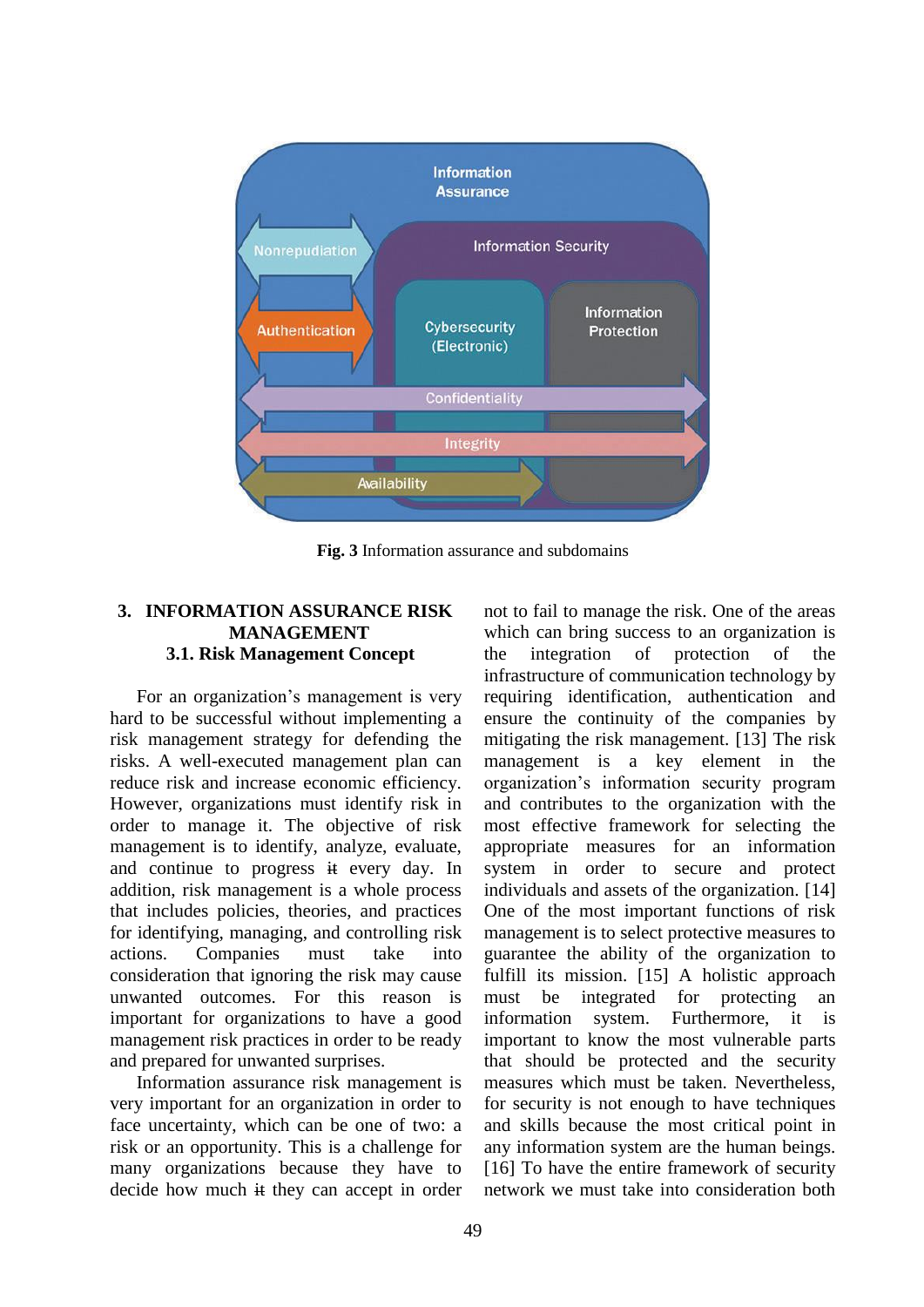technical and human factors. Moreover, as the technological and societal backgrounds are progressively evolving, threats also transform and evolve.

The information system has a strong connection with threats and has to be both monitored and managed at the same time. There are many definitions related to risk. One of the most recent provided by the International Organization for Standardization is "the effect on uncertainty on objectives." [17] The older definition is "the potential that a given threat will exploit vulnerabilities of an asset or group of assets and thereby cause harm to the organization." [18] As we can see both definitions have something in common, because the effect on uncertainty means the terms *threat*, *vulnerability*, and *asset* can produce harm to an organization by challenging its way of operating, and damaging the resources that maintain the value of the organization and its mission. Research has shown that in theory information security risk is easy to calculate by using different types of formula. In contrast, reality has shown that, in order to measure the risk within an organization it is necessary not only to take into consideration a combination of theoretical measures but also an organization must be prepared for unknown situations by adopting the best practices.

Another way of measuring risk is by adopting fundamental principles, analyzing and evaluating the factors that are connected to the event, particularly the threats and the vulnerabilities. In addition, risk can be reduced by applying security measures that are translate from a methodology. A methodology that should include a security approach defined by effectiveness and efficiency applicable to directives, executive orders, policies, standards and regulations. [19] These documents must be part of Risk Management Framework, in order to make an information security program more effective, and organizations need not to apply only to the enterprise architecture but also to the new information system within the context of the system development life cycle. [20]

#### **4. Risk Management Process**

Risk management consists of many processes that are related to the information security. There is no a single process which can be used by every organization because every organization applies its unique process. Organizations should choose their management methods or approaches that are more relevant to their environment where business is taken place. Risk management process should have a continuous cycle and this cycle have to be always monitored, as shown in **Fig. 4.** [21]

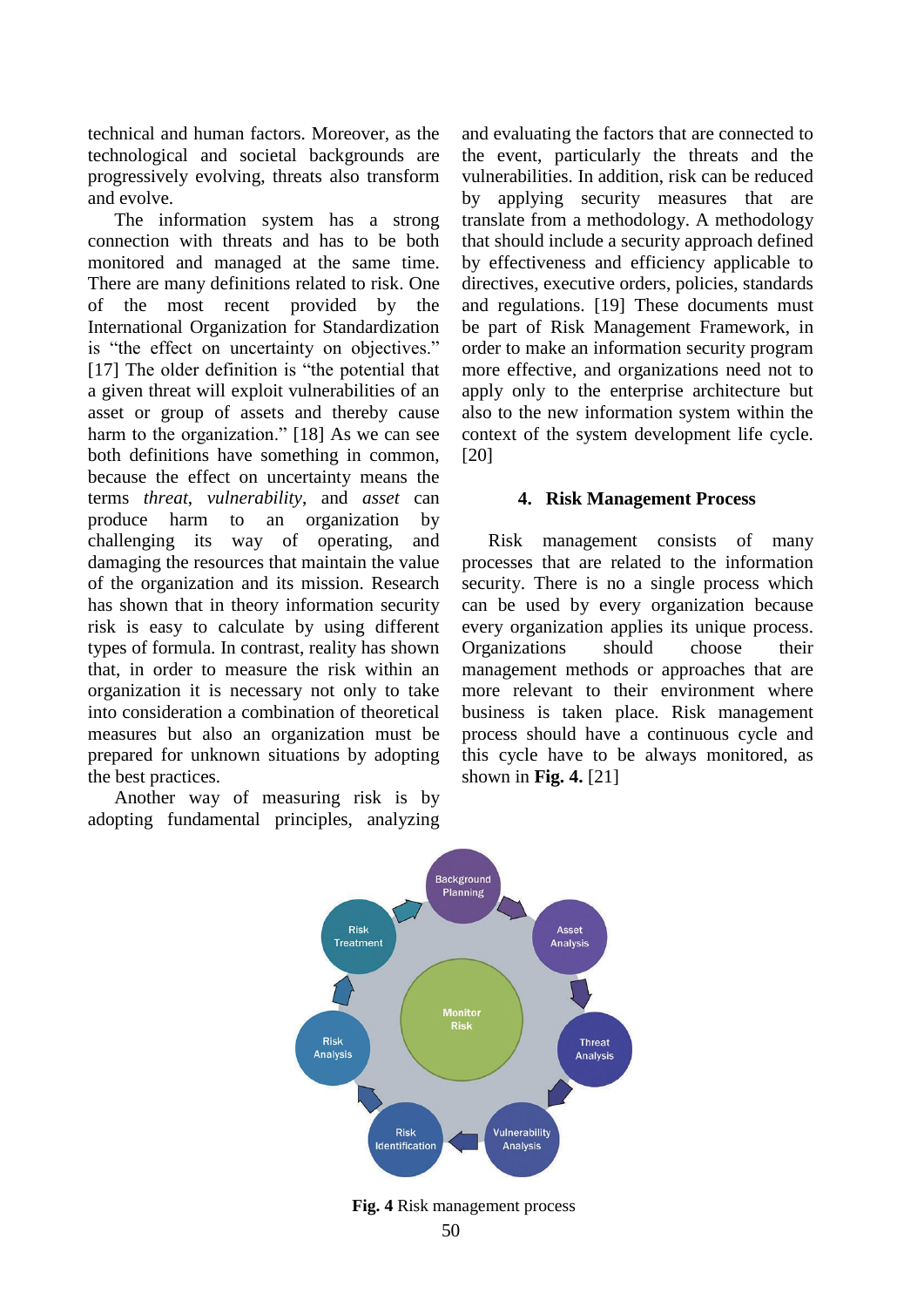The three main processes that risk management is focused on are: risk assessment, risk mitigation and evaluation and assessment, as shown in **Fig. 5.** [22]



**Fig. 5** Risk management components

It is a very complicated course of action for an organization to be able to evaluate the impact of the risk on the business information process without having risk evaluation criteria. The criteria should indicate both: the level of damage caused by an information event and the estimate cost for eliminating it. Research has shown that there are no organizations in the world that are completely secure and do not acknowledge risk acceptance. Every organization must have a strategy that should include the goals and objectives related to developing risk acceptance criteria such as business criteria, finance aspects, and social and humanitarian aspects.

First and foremost, in order to assess the risk within an organization, it is imperative to define the scope and make sure that all the measures are taken into consideration ensuring risk assessment. Furthermore, the scope is not the only factor that should be taken into account when we want to assess the risk, because we have to be aware of limitations and constrains. By identifying the boundaries, organizations might figure the risks arise inside these boundaries. Only after identifying the scope and boundaries, the organization needs to analyze its whole approach to risk management such as strategic objectives, strategies, and information security policy. As abovementioned, every organization needs to

identify its limitations and constrains. Risk analysis should be done from both perspectives: quantitatively and qualitatively. Both types of analyses must have the same common goal to analyze the risk in order to obtain a general scale of the risk level, and most importantly to consider the major risks identified. The risk evaluation process includes a complex risk assessment in order to make decisions for the next actions, and prioritize risks in accordance with risk evaluation criteria. Taking into consideration that risk management is an ongoing and never-ending process, maintenance of security measures should be planned and permanently performed on a regular scheduled basis. [23]

The implementation of security measures must be done by the organization in order to organize and develop risk assessment exercises within the organization by involving all the factors that have a connection with risk such as new types of business objectives and functions, and we must follow how effectively and efficiently are put into practice the security measures to respond to the new more sophisticated threats or vulnerabilities. Only after all the necessary adjustments and transformations had been taken into consideration, the risk might be reevaluated and security measures could be identified.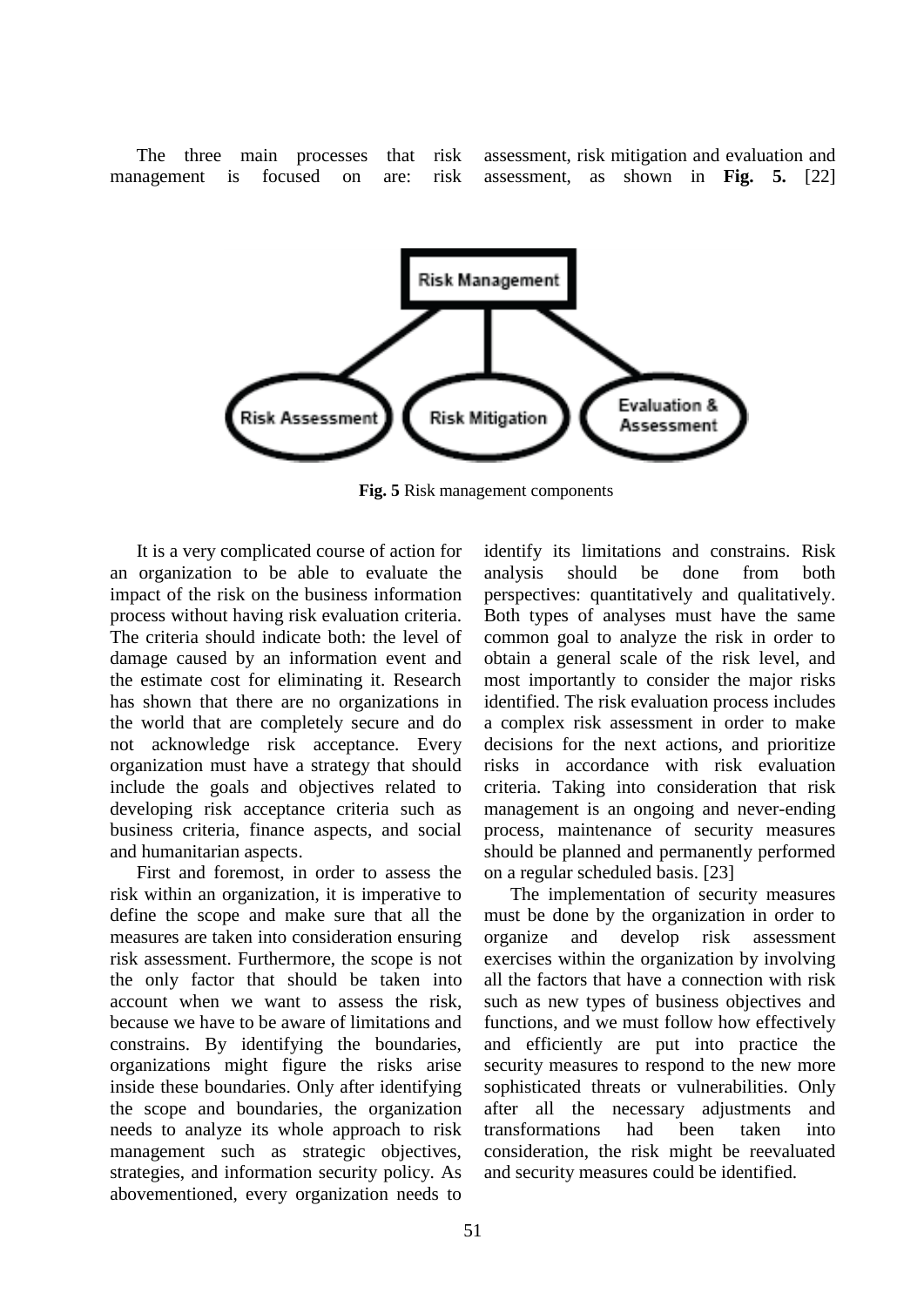Risk assessment is the first phase of risk management process and includes all organizational resources such as information, people, processes and technologies. In addition, based on these resources an organization can make an estimation of the value they add in achieving the organization mission, estimating the vulnerabilities that have a direct impact on the resources, and assessing the likelihood or probability that each threat will have a connection with an equivalent vulnerability. [24]

From a practical point of view, a risk matrix approach is the best option for an

organization to measure its risk because shows both the likelihood and the impact of a risk event happening. This graph demonstrates that even though the risk is not completely eliminated, it can be partially reduced, as shown in **Fig. 6**. [25] The highest risk is the more sophisticated one and requires more resources and time. In contrast, the medium and low risks need less effort and can be fully eliminated. However, all the organizations must keep in mind to be responsive to all types of risks, and they have to daily monitor and periodically review them to make sure that organizations are secure.



**Fig. 6** Example of risk level matrix

## **5. INFORMATION ASSURANCE POLICIES 5.1. Security Policies and Plans Development**

Information assurance policy is unquestionably the essential element for any successful organizations and without having these policies it is very hard for an organization to operate properly. Every organization must have a comprehensive information assurance documents that guarantee their security policies against potential threats. Today, there are no organizations in the world who can assure their information without a strong secure policy and security plans and methodologies that must be used in contemporary assessment and information technology infrastructure. For example, in order to build a resistant and solid house we need a strong foundation at the base, because without having this house might be destroyed at the first big flood. The same analogy we can use for an organization. For this reason it is imperative for any organization to have a security policy implementation foundation to be put in place and to have well-organized senior management support, as shown in **Fig. 7**. [26]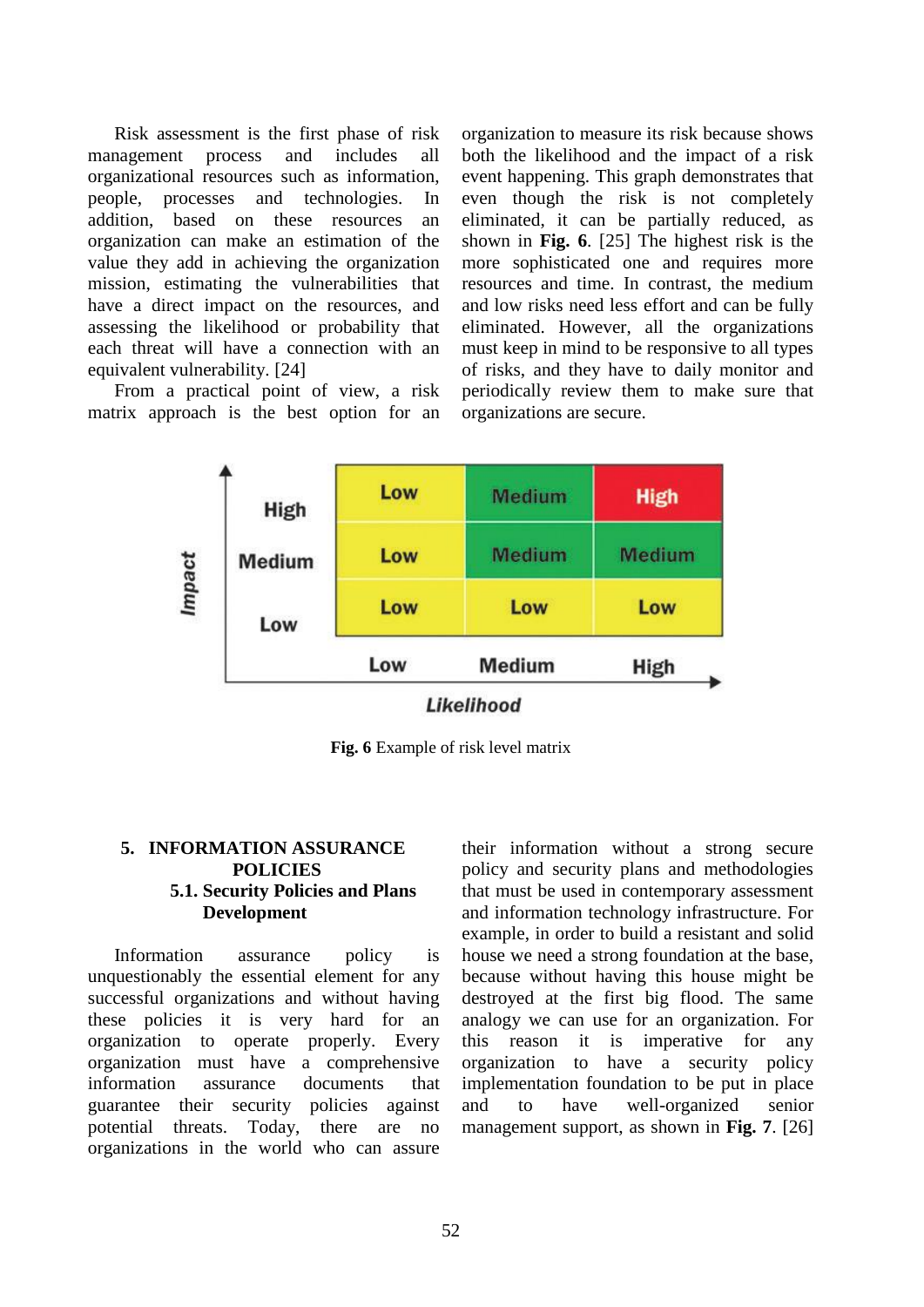

**Fig. 7** Business security framework

By using this analogy, every organization can spend less time and resources for identifying solutions without reinventing something when events will happen. Another secure example that could be used by an organization is called "BRICK" that also emphasizes the biggest challenges that most of the organizations have to regularly work on, in order to keep protecting their security environment by defending confidential data and information as renewed as possible, as shown in **Fig. 8.** [27] Nowadays, in the field of computing is almost impossible to control the storage and the use of information due to innovative cybercriminals who are taking advantage of security gaps that are present in the unprepared organizations.

Cybersecurity strategist Matthew Gardiner pointed out very well saying that "the sophisticated hacker of today is not so much a hacker by trade but more entrepreneurial" and "They are leaders on the bad side of the economy, but they have the same skills that happen in the good side. They can assemble the people and processes needed to run a business." [27] This saying demonstrates that these types of criminals are more orientated toward money, and they can easily start a business because they have a technology background and this knowledge help them to assemble everything in order to run a business. Based on "BRICK" model, all five phases need to be fully integrated each other in order to ensure the life cycle for security policy and to correlate the policies with the needs that must be updated to help secure the environment and identify the measures that must be taken to accomplish the whole process.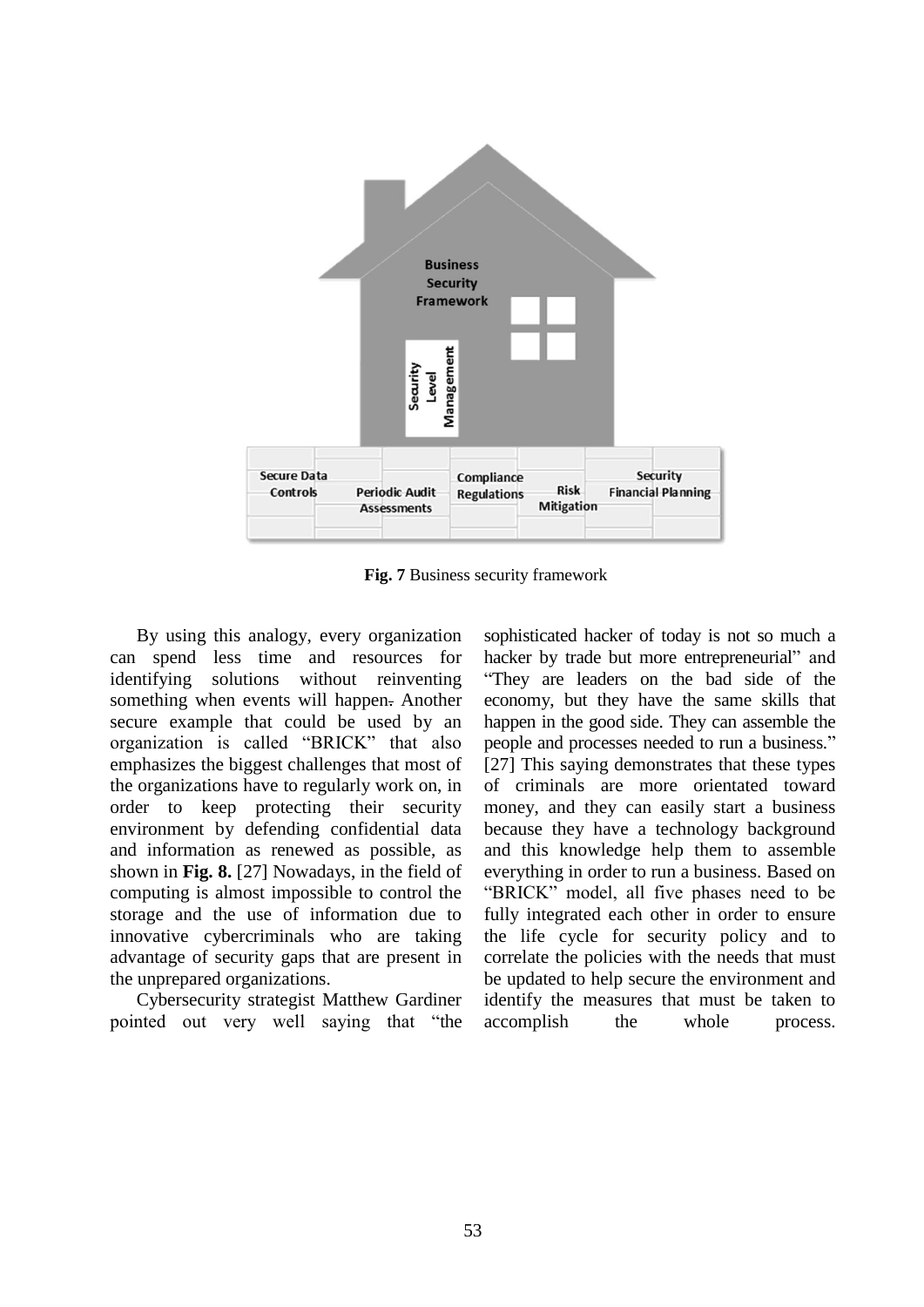

**Fig. 8** BRICK

## **5.2. Information Assurance Priciples and Strategy**

The information assurance strategy should be a living document of every organization because its principles accomplish the necessities and objectives that organizations need in order to develop their long-term business plans. The most important principles that an organization must be based on are the following; comprehensive, independent, legal and regulatory requirements, living document long life span, customizable and pragmatic, risk-based approach, organizationally significant, strategic, tactical, and operational, concise well-structured, and extensible – see **Fig. 9**. [28] Each principle has its unique contribution to the grand information assurance strategy.

The future organization should have in place a non-classic model and more comprehensive type of strategy such as defence-in-depth strategy, which will cover all the management programs and domains.



**Fig. 9** Information assurance strategy principles

The defence-in-depth strategy is not only an information assurance concept which uses the multiple countermeasures to protect the integrity of the information assets in an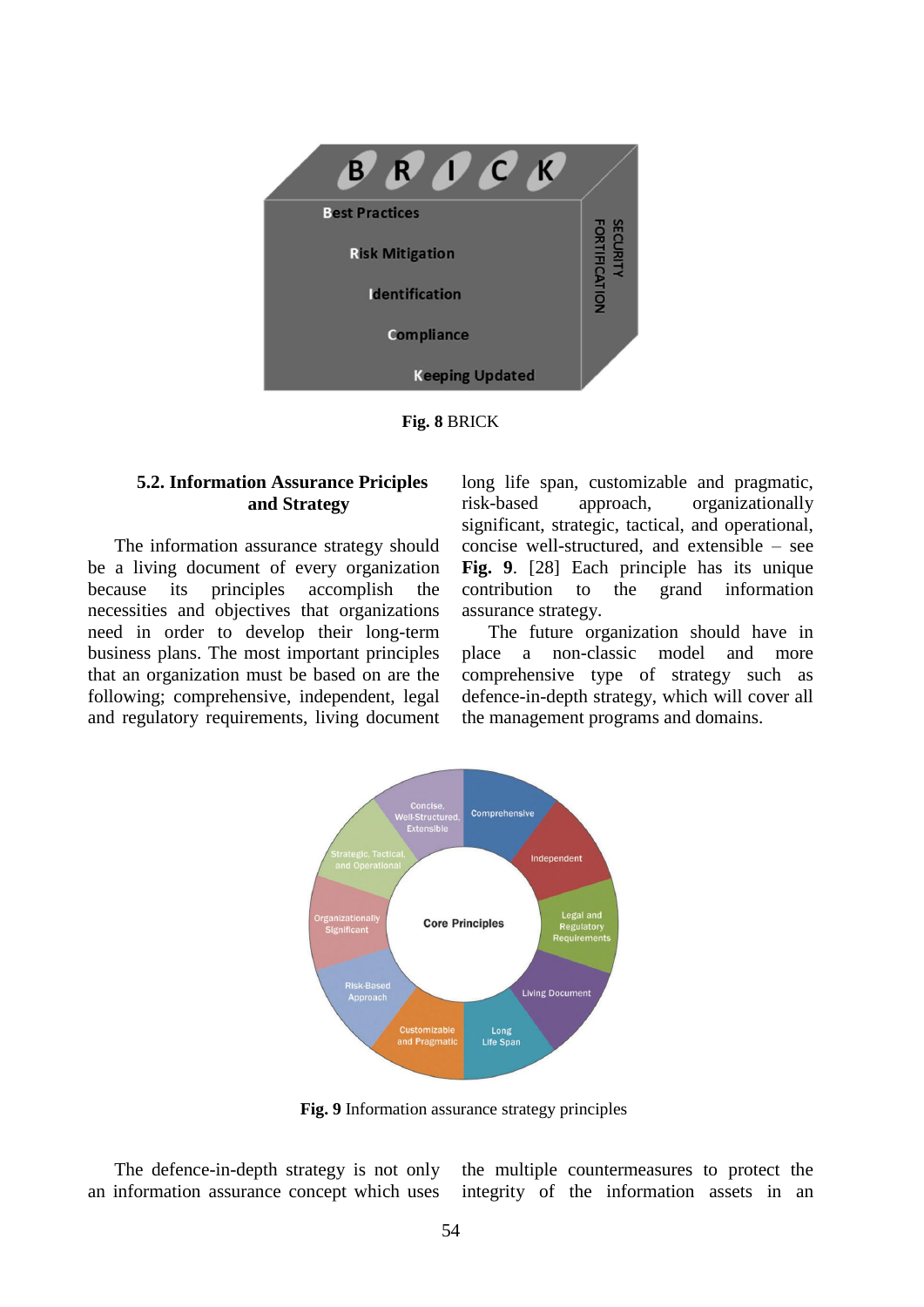organization but also offers the best practices taking into account the three main important elements for an organization such as people, technologies, and operations. The 19<sup>th</sup> century military strategist Helmuth von Moltke said that "No plan survives contact with the enemy." [29] We should not underestimate the enemy, because they know what is their strategy and how to react once engaged. The same concept hackers and attackers apply when they want to damage the software and network systems. Even though organizations have already developed plans, there is no guarantee that their information is secured. The defence-in-strategy is the most effective approach because is composed of numerous countermeasures that can be applied to various types of risks which have different level of complexity and rigidity. Furthermore, defensein-depth offers the best tools for information assurance.

However, this type of defense must always be planned in advance because it has to be responsive to the most sophisticated attacks and unpredicted events. Former U.S. Defense Secretary Donald H. Rumsfeld stated very well by saying, "You go to war with the army you have, not the army you might want or wish to have at a later time." [30] There is no well-developed strategy in the world that can respond to unknown situations. However, having a strategy can minimize the impact of the risk. Organizations must take appropriate actions according with their laws and regulations to survive when sophisticated attacks are happening. An information assurance strategy is the essential pylon for protecting an organization.

## **6. CONCLUSION**

Organizations and their resources are always under risk pressure, which create them a lot of problems in the areas where they are more vulnerable. Seniors and managers have to conduct a comprehensive risk assessment within organizations in order to evaluate their level of risk and to identify the most sensitive parts. The advanced technology has brought new types of risks that are more complex and sophisticated. In today's information age a

country which is isolated from the rest of the world cannot survive alone. This is why it is necessary that all the countries combine their efforts and establish a common joint research to exchange experience in the field of technological training. In addition, organizations should increase the level of security and draft plans against cyber attacks. A globalized world makes the products to be developed outside the country. This development has invented a new "Open innovation" or "Open doors" which becomes more a new way of collaborate with other companies and a new imperative of competition in global markets, but lees a secure system and control access of integrity among competitors. [31]

It is very important for organizations to make *right* and *secure* decisions and to properly address enough methods for securing information assurance. However, in order to make right and secure decisions, organizations have to have a comprehensive approach, because cyber domain includes threats that are more sophisticated and dynamic. These complicated threats most of the time are created by individuals such as customers or competitors with extensive knowledge and who have the authorized permission. Organizations should maintain their level of information assurance by developing and implementing defensive policies that may keep their infrastructure technology secure. If companies do not take measures against threats today, they will never have a greater chance of success in future cyber environment. There is no magic formula which can be applied in today's turbulent environment. Companies should be flexible and to adapt easily to this environment, meanwhile, to be strong, more efficient and more integrated with partners around the globe in order to secure their information and to remain operational. Nowadays, measures should be taken at the international level in order to share information according to some criteria which are accepted by private companies and nongovernmental organizations. There is no country in the world that can defend alone against cyber threats. For this reason, the internal network security cannot be effective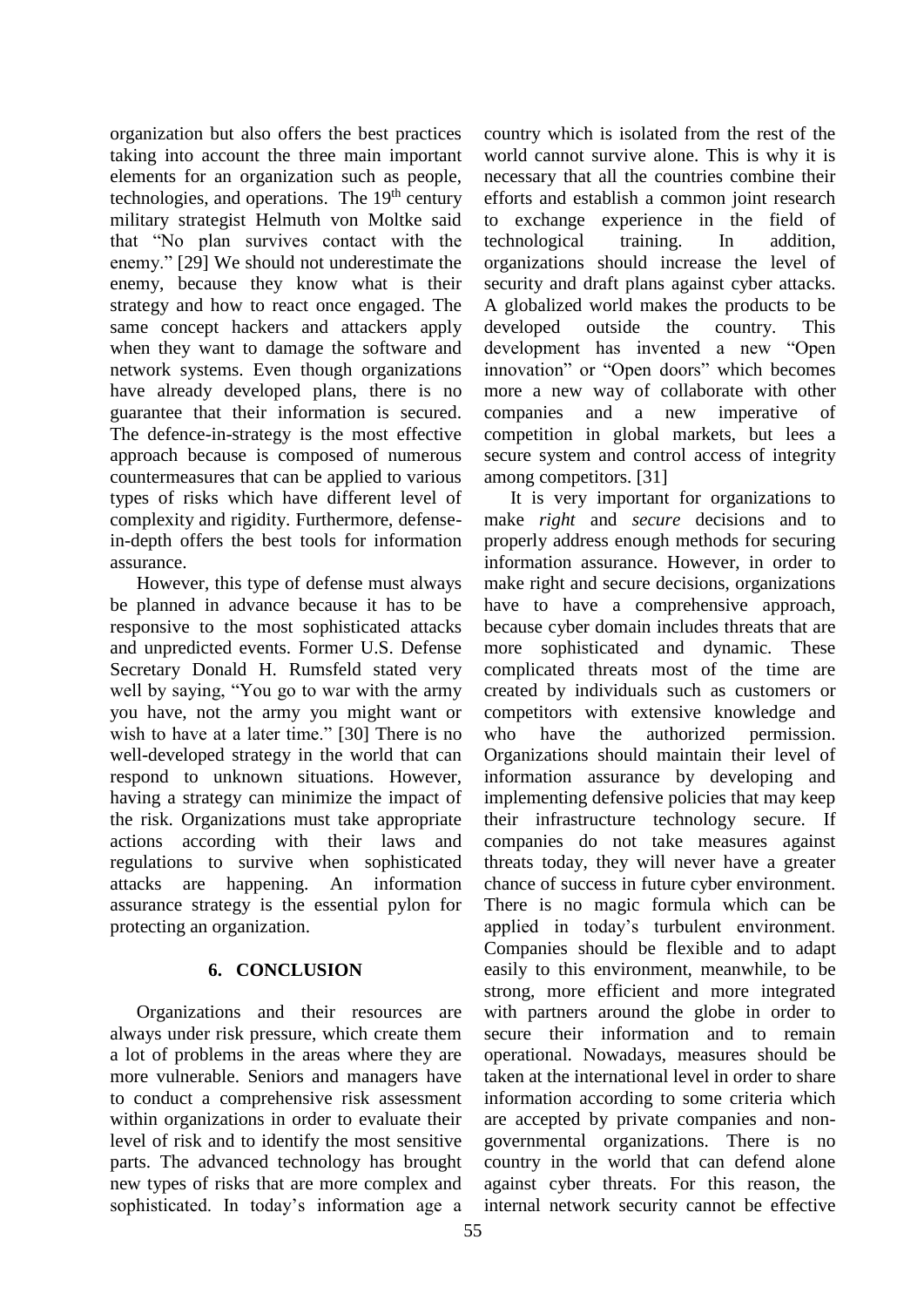anymore, and it is necessary to have a common knowledge management and a defense approach at the international level. By adopting a set of defensive strategies, the management of information assurance will be increased, and organizations will be secured from being attacked. Organizations must have a comprehensive defense policy in order to ensure the protection of critical infrastructure of their security network. Not all the time the advanced measures can neutralize the unexpected risks. Organizations have to invent new solutions based on their evaluation criteria from the risk analysis perspective.

A secure organization is not only about equipment and antivirus programs. It is very important to understand that no program or combination of programs will make a secure organization by itself. Securing information assurance is an entire process which requires critical and innovation thinking, a lot of time, money, and application of new IT technology to maintain the organization operational. However, many organizations do not want to pay much attention to information assurance domain, or they do not want to spend much money on it, and as a result they end up with unwanted outcomes. This is why creating a secure infrastructure is compulsory for every organization at national or international level, because we never know when an organization might be under attacked by very sophisticated hackers.

#### **ENDNOTES**

[1] Department of Defence Directive, Information Assurance, October 24, 2002.

[2] Corey Schou, Steven Hernandez, *"Information Assurance Handbook: Effective Computer Security and Risk Management Strategies"*, Published by [McGraw-Hill](https://www.safaribooksonline.com/library/publisher/mcgraw-hill-osborne-media/)  [Osborne Media,](https://www.safaribooksonline.com/library/publisher/mcgraw-hill-osborne-media/) 2015, p.14.

[3] Ibid.

[4] Ibid.

[5] John R. Vacca, *"Computer and Information Security Handbook, 3rd Edition"*, Library and Cataloging-in-Publishing Data, July 2017, p.567.

[6] Kewin Walby and Randy K. Lippert, *"Corporate Security in the 21st Century:*  *Theory and Practice in International Perspective*", p.248.

[7] Ibid.

[8] Maria Manuela Cruz-Cunha, Irene Portela, *"Handbook of Research on Digital Crime, Cyberspace Security, and Information Assurance"*, Published by IGI Global, 2015, p.317.

[9] Glen Sagers, Bryan Hosack *"Information Technology Security Fundamentals"*, Business Expert Press, LLC, 2016.

[10] Glen Sagers, Bryan Hosack *"Information Technology Security Fundamentals"*, Business Expert Press, LLC, 2016.

[11] Glen Sagers, Bryan Hosack *"Information Technology Security Fundamentals"*, Business Expert Press, LLC, 2016.

[12] Corey Schou, Steven Hernandez, *"Information Assurance Handbook: Effective Computer Security and Risk Management Strategies"*, Published by [McGraw-Hill](https://www.safaribooksonline.com/library/publisher/mcgraw-hill-osborne-media/)  [Osborne Media,](https://www.safaribooksonline.com/library/publisher/mcgraw-hill-osborne-media/) 2015, p.16.

[13] Maria Manuela Cruz-Cunha, Irene Portela, *"Handbook of Research on Digital Crime, Cyberspace Security, and Information Assurance"*, Published by IGI Global, 2015, p.273.

[14] John R. Vacca, *"Computer and Information Security Handbook, 3rd Edition"*, Library and Cataloging-in-Publishing Data, July 2017, p.497.

[15] [Kenneth J. Knapp,](https://www.safaribooksonline.com/search/?query=author%3A%22Kenneth%20J.%20Knapp%22&sort=relevance&highlight=true) *"Cyber Security and Global Information Assurance: Threat Analysis and Response Solutions"* Published by IGI Global, April 2009, p.56.

[16] John R. Vacca, *"Computer and Information Security Handbook, 3rd Edition"*, Library and Cataloging-in-Publishing Data, July 2017, p.3.

[17] Ibid p.508.

[18] Ibid.

[19] Ibid. p.511.

[20] Ibid. p.516.

[21] Corey Schou, Steven Hernandez, *"Information Assurance Handbook: Effective Computer Security and Risk Management Strategies"*, Published by [McGraw-Hill](https://www.safaribooksonline.com/library/publisher/mcgraw-hill-osborne-media/)  [Osborne Media,](https://www.safaribooksonline.com/library/publisher/mcgraw-hill-osborne-media/) 2015, p.57.

[22] [Kenneth J. Knapp,](https://www.safaribooksonline.com/search/?query=author%3A%22Kenneth%20J.%20Knapp%22&sort=relevance&highlight=true) *"Cyber Security and Global Information Assurance: Threat*